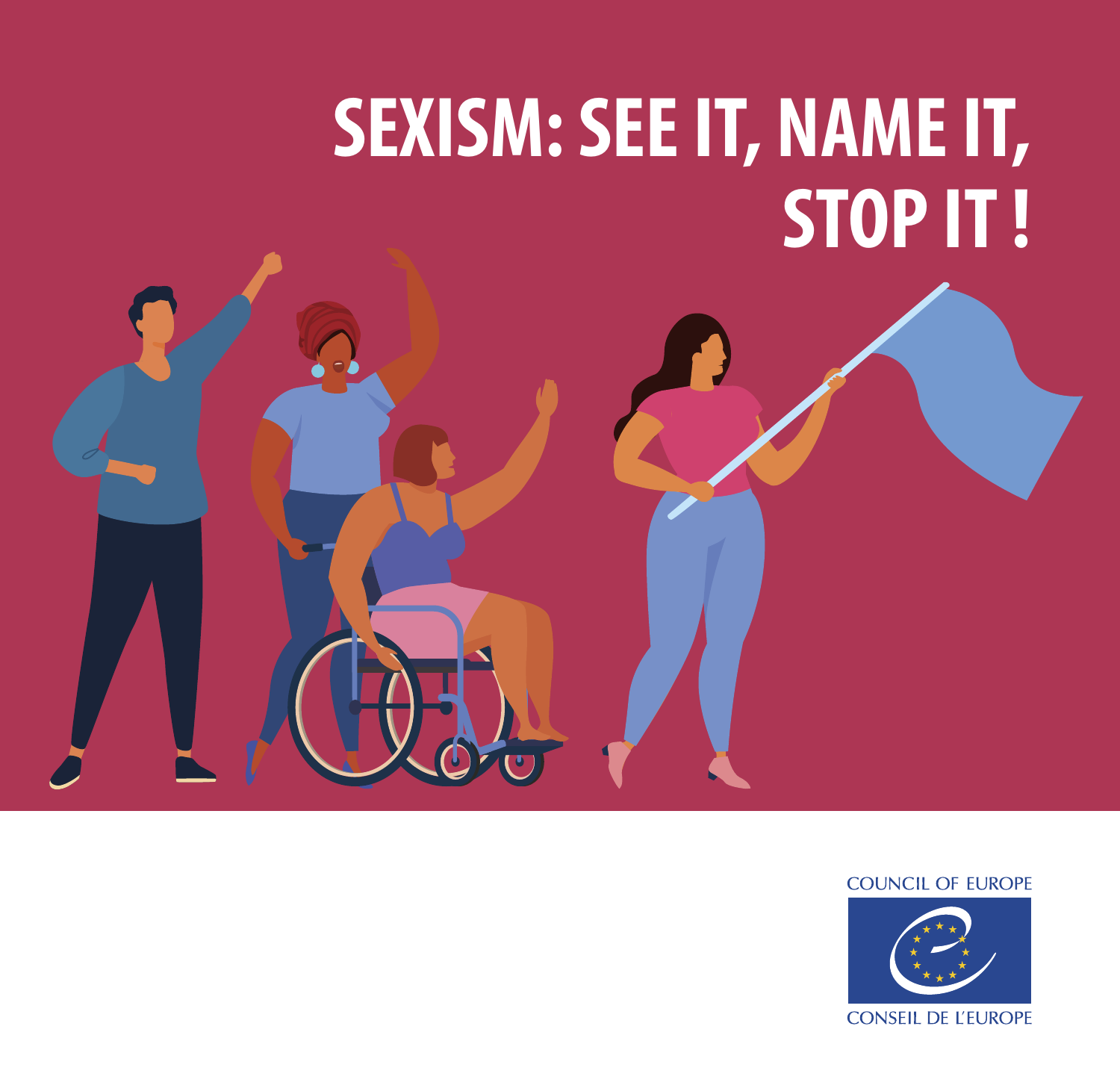All requests concerning the reproduction or translation of all or part of this document should be addressed to the Directorate of Communication (F-67075 Strasbourg Cedex or publishing@coe.int). All other correspondence concerning this document should be addressed to the Directorate General of Democracy

Cover and layout: Documents and Publications Production Department (SPDP), Council of Europe

> Illustration: © Council of Europe

This publication has not been copy-edited by the SPDP Editorial Unit to correct typographical and grammatical errors

> © Council of Europe, September 2020 Printed at the Council of Europe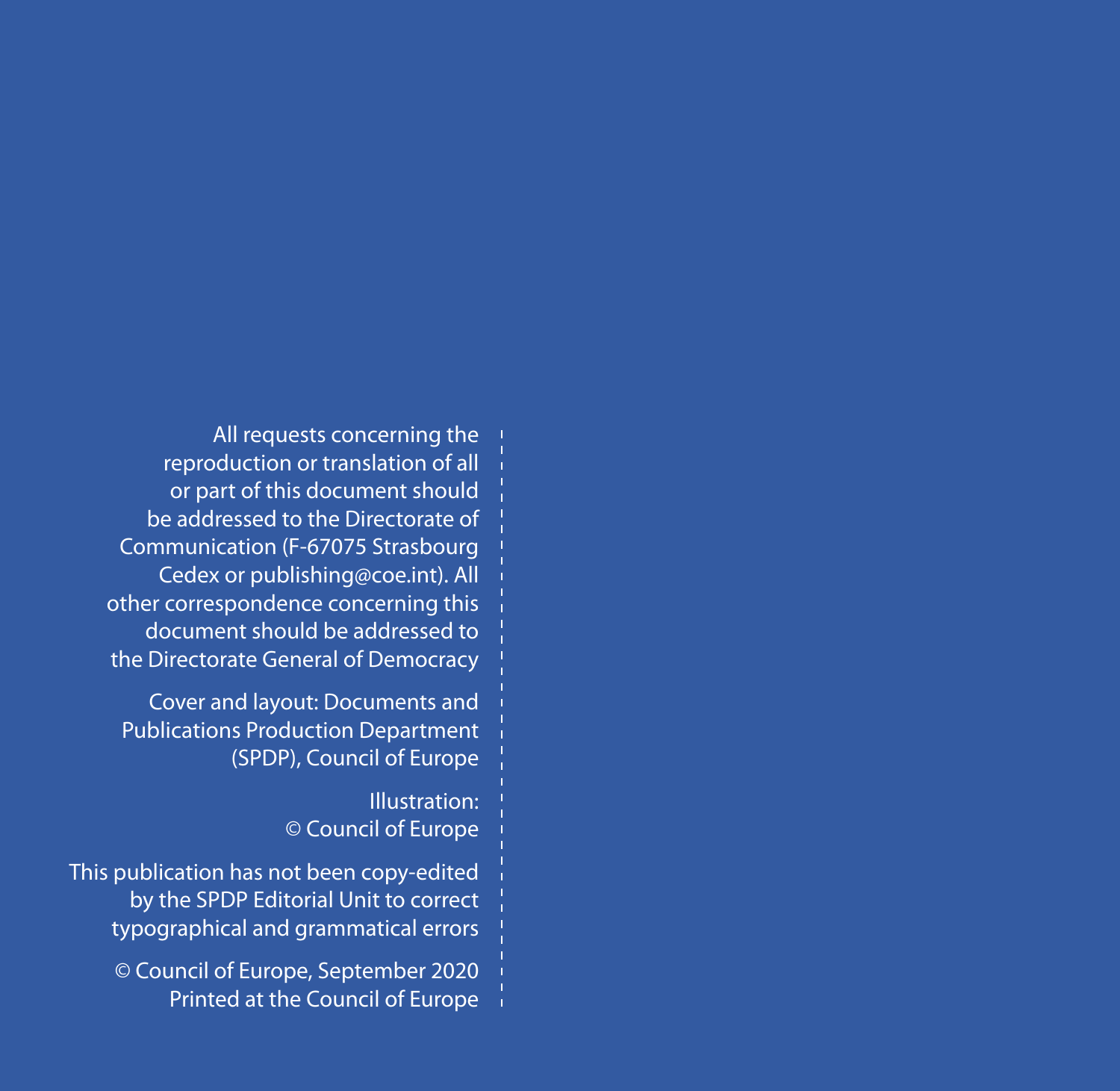# **The Council of Europe's activities in the field of gender equality**

**THE Gender equality is an important policy goal of the Council of** Europe. Priority areas of action are defined by the Gender Equality Strategy 2018-2023, and working methods include intergovernmental work within the Gender Equality Commission with representatives from the 46 member states, co-operation projects at country level and gender mainstreaming in all areas of work of the Council of Europe. Combating gender stereotypes and sexism has been a priority of the Council of Europe since 2013 and various activities have been carried out in this field, particularly in the media and education sectors.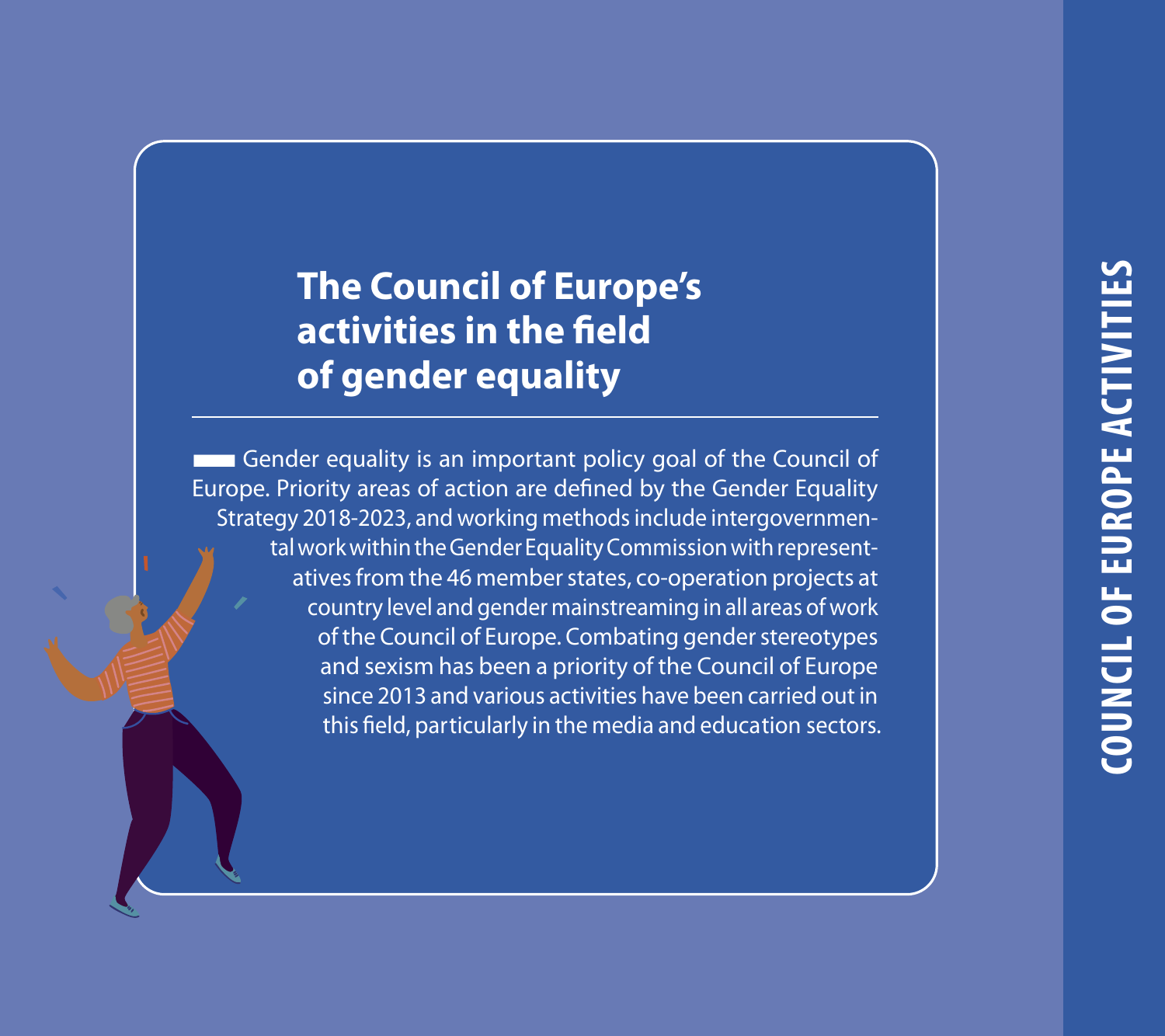# **The 2019 Council of Europe Recommendation on preventing and combating sexism**

**IDE In March 2019, the Committee of Ministers of the Council of** Europe adopted Recommendation CM/Rec(2019)1 on preventing and combating sexism.<br>
■The recommendation contains the first ever internationally

agreed definition of sexism, covering any act, gesture, visual representation, spoken or written words, practice or behaviour based upon the idea that a person or a group of persons is inferior because of their sex. It points out that sexist behaviour affects women and girls disproportionately, leading to discrimination and preventing their full advancement in society.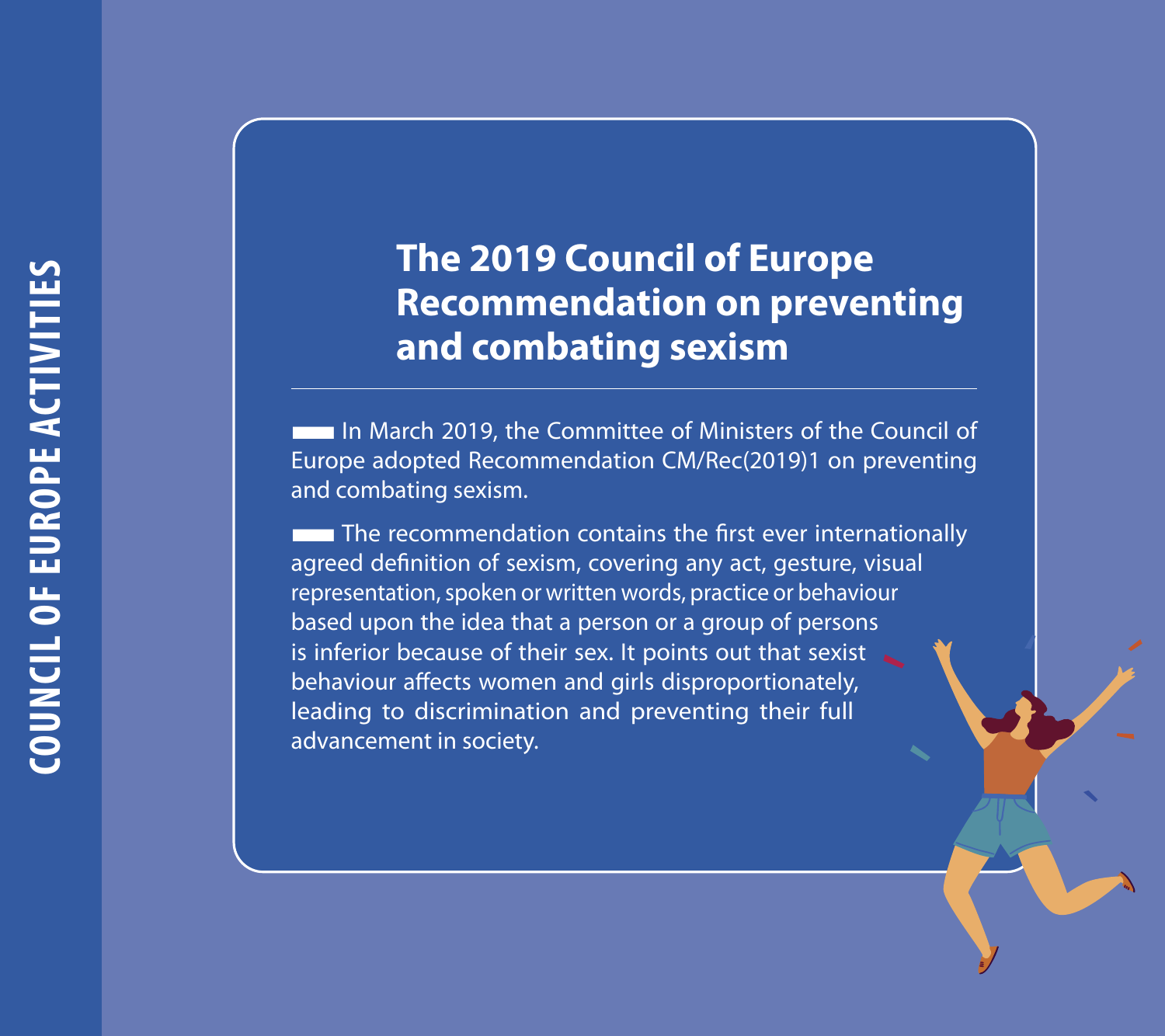**The recommendation also highlights the link between sexism** and violence against women, since acts of "everyday" sexism are part of a continuum of violence creating a climate of intimidation, fear, discrimination, exclusion and insecurity which limits opportunities and freedom, affecting women first and foremost.

 $\blacksquare$  The recommendation places an emphasis on what constitutes sexist behaviour and puts forward practical ways for different stakeholders to identify and deal with it. It comprises a comprehensive catalogue of measures to both prevent and combat sexism, and it calls for specific action in such areas as: language and communication; media, internet and social media; advertising and other means of communication; the workplace; the public sector; the justice sector; education institutions; culture and sport; and lastly the private sphere.

**This innovative text, adopted in response to society's growing** expectations in this area, calls on the Organisation's 46 member states to step up their fight against sexism in all walks of life, since it is widespread and prevalent in all sectors and all societies, and to pass legislation condemning sexism and making sexist hate speech a criminal offence. The recommendation also calls on countries to monitor the implementation of policies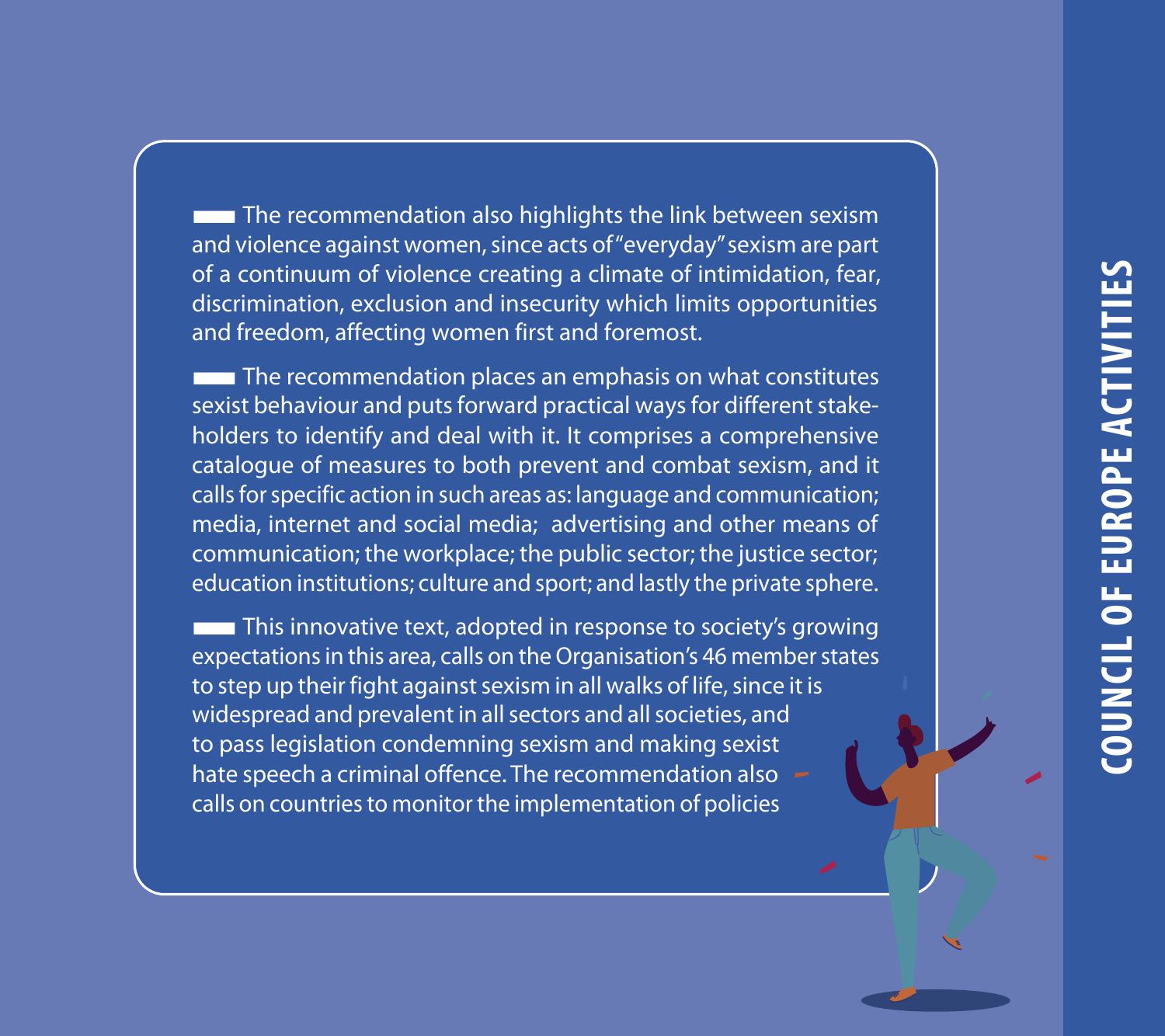to combat sexism at national level and to submit periodic reports to the Council of Europe.<br> **The aim of the Council of Europe's online Campaign** "Sexism: See

*it. Name it. Stop it."* with resources available in a range of languages, is to raise awareness of this problem and to eliminate it. This brochure is designed to explain what sexism is and to provide ideas on how to promote the change of mindset that is needed in order to "create a Europe free from sexism and its manifestations" (Recommendation CM/Rec(2019)1 on preventing and combating sexism).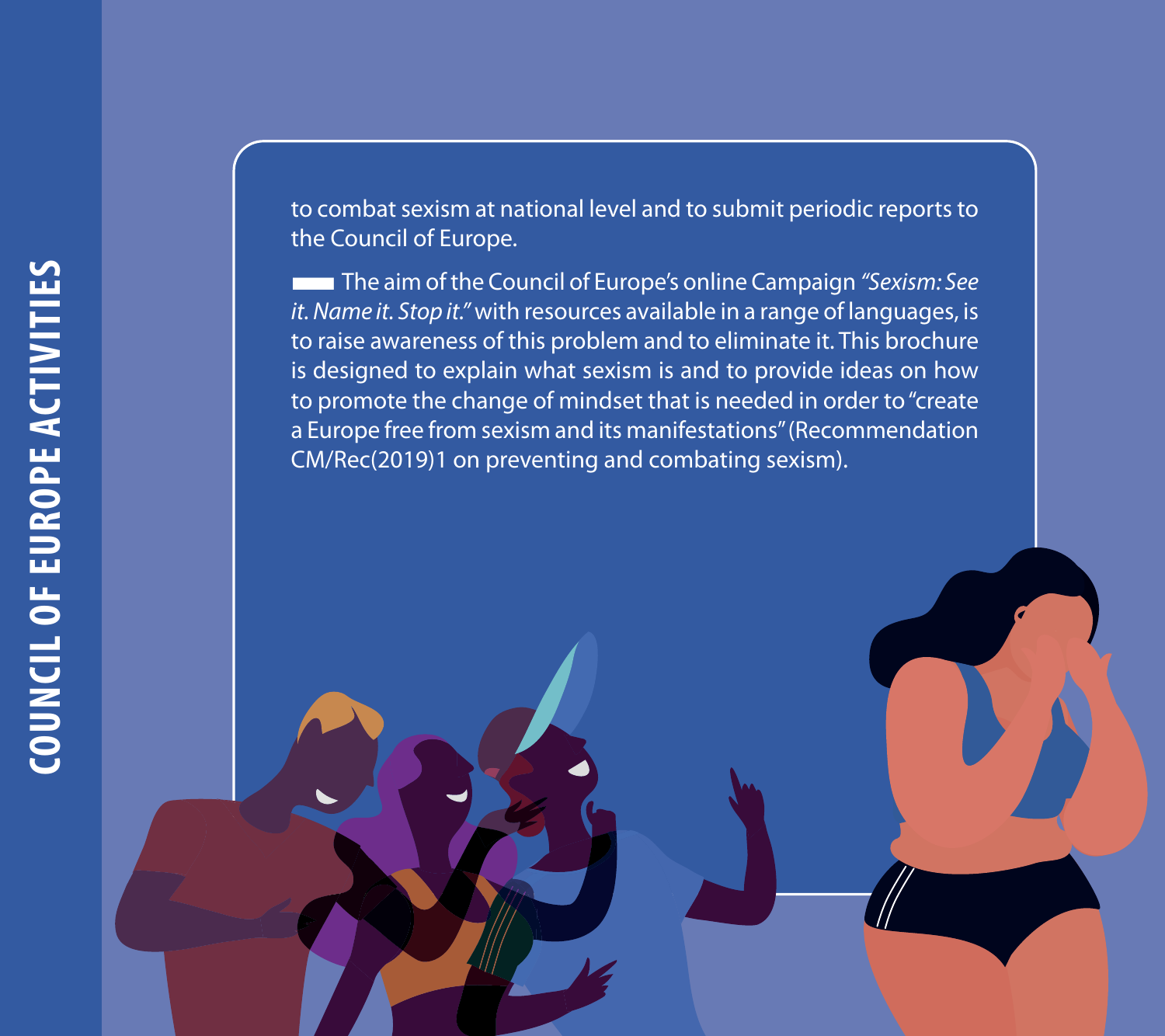# Sexism what is  $i + ?$

■Sexism is any expression (act, word, image, gesture) based on the idea that some persons, most often women, are inferior because of their sex.

**EXTERNAL Historically, over and above individual acts, our cultural norms** – whether in language, art, history, law or political institutions – have been and still are imbued with ideas and practices reflecting male domination and therefore sexism.

**EXCOMEDENT SOMETHINGS SEXISM IS EXPRESSED IN a roundabout way, such as** through humour, but these are never "just jokes". They are actually mockery, often aimed at laughing *at* a person and not *with* them. This denigrating humour can become a weapon to maintain relationships of social domination and stereotyping, and ultimately to silence people. Freedom of expression cannot be used as a pretext or excuse to insult, belittle or humiliate a group of people.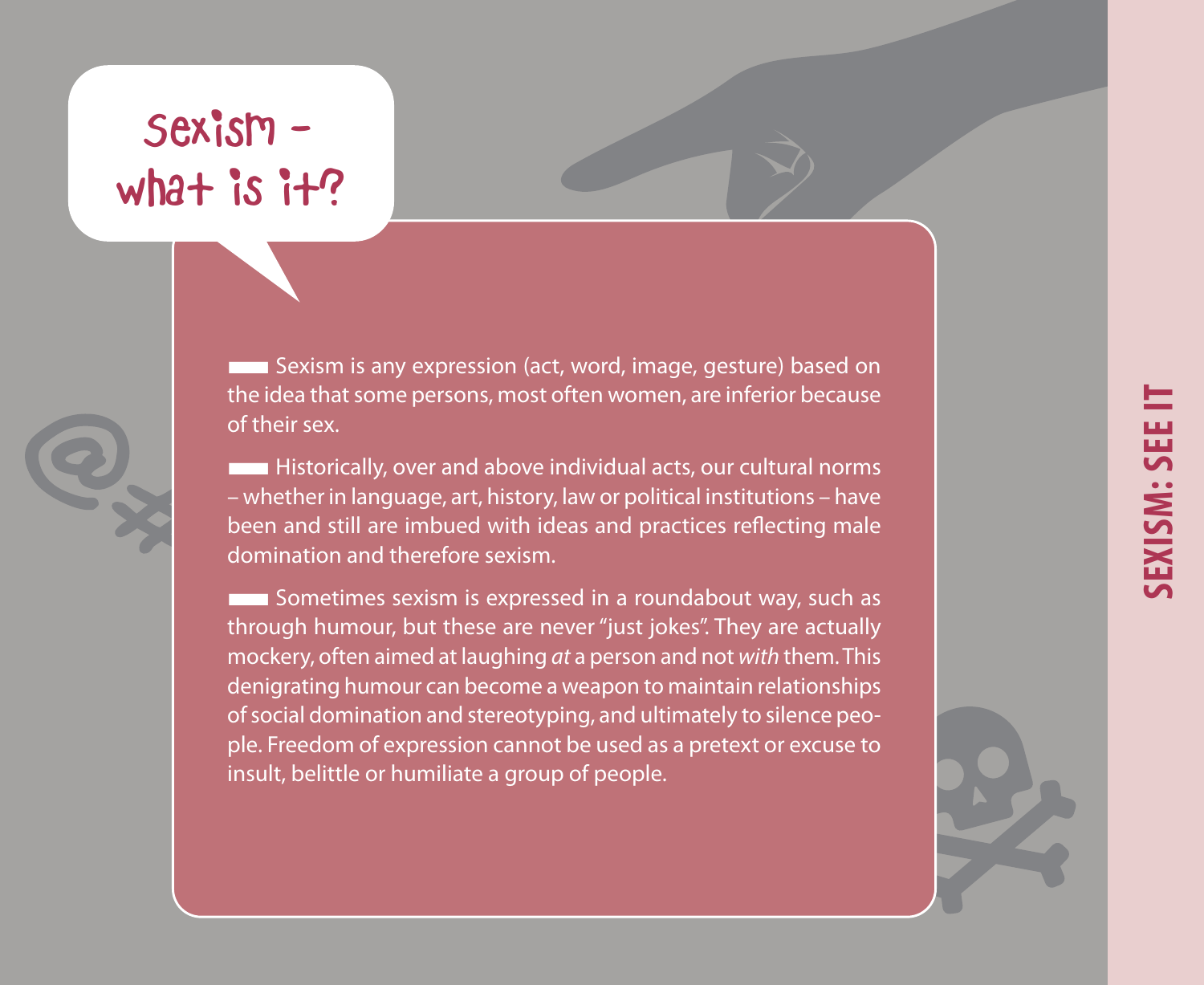# Sexism what are its effects?

**EXALCO EXALCO EXALCO EXA** Sexism is harmful. It forms the basis of inequalities between women and men and can lead to discrimination. Most women have at some point experienced a sexist act. Inappropriate remarks on public transport in the morning, not being asked to attend an important meeting at work, unequal sharing of household and parenting tasks, and then, later in the evening, sexist remarks on a TV talk show: sexism is something that many women experience throughout the day. This ever-present attitude is a constant and life-long burden.

**EXIST Sexism produces feelings of worthlessness, avoidance strate**gies and self-censorship, changes in behaviour, and a deterioration in health. Individual acts of sexism create a climate of intimidation and insecurity, which can lead to tolerance of violence, especially against women and girls.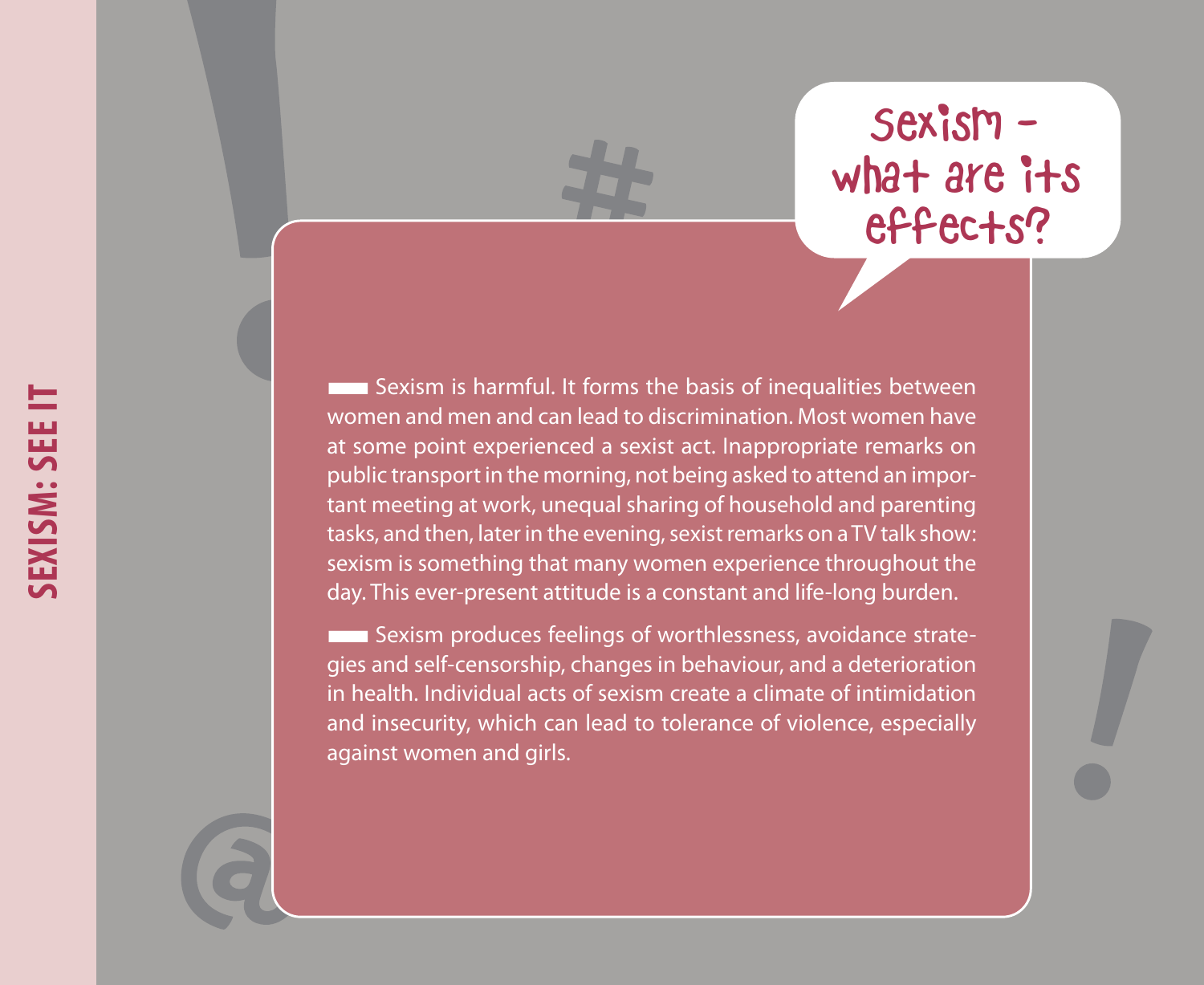# **EXISM: SEE IT**

# Sexism who does it affect?

**THE Sexism affects everyone but women and girls suffer dispro**portionately. Women who are public figures (politicians, journalists, celebrities), those who work in a male-dominated environment, as well as young women, are especially targeted by sexism. They are often taken to task when they act in ways not in line with the traditional role expected of them.

 $\blacksquare$  The negative impact of sexism may be more serious for some persons for example because of their ethnicity, age, disability, social origin, religion, gender identity or expression, sexual orientation, migration status or other factors.

**EXALCE AS EXALCE SEXIST METALLY SEXIST METALLY SEXIST** Sexism also affects men and boys, especially when they do not conform to traditional male stereotypes. This may be the case when men are invested in the lives of their children, when they work in jobs that are predominantly or traditionally done by women (midwives, nurses) or when they are not interested in subjects or activities that they are supposed to enjoy "as men" (certain sports, do-it-yourself (DIY), sexual conquests, etc.).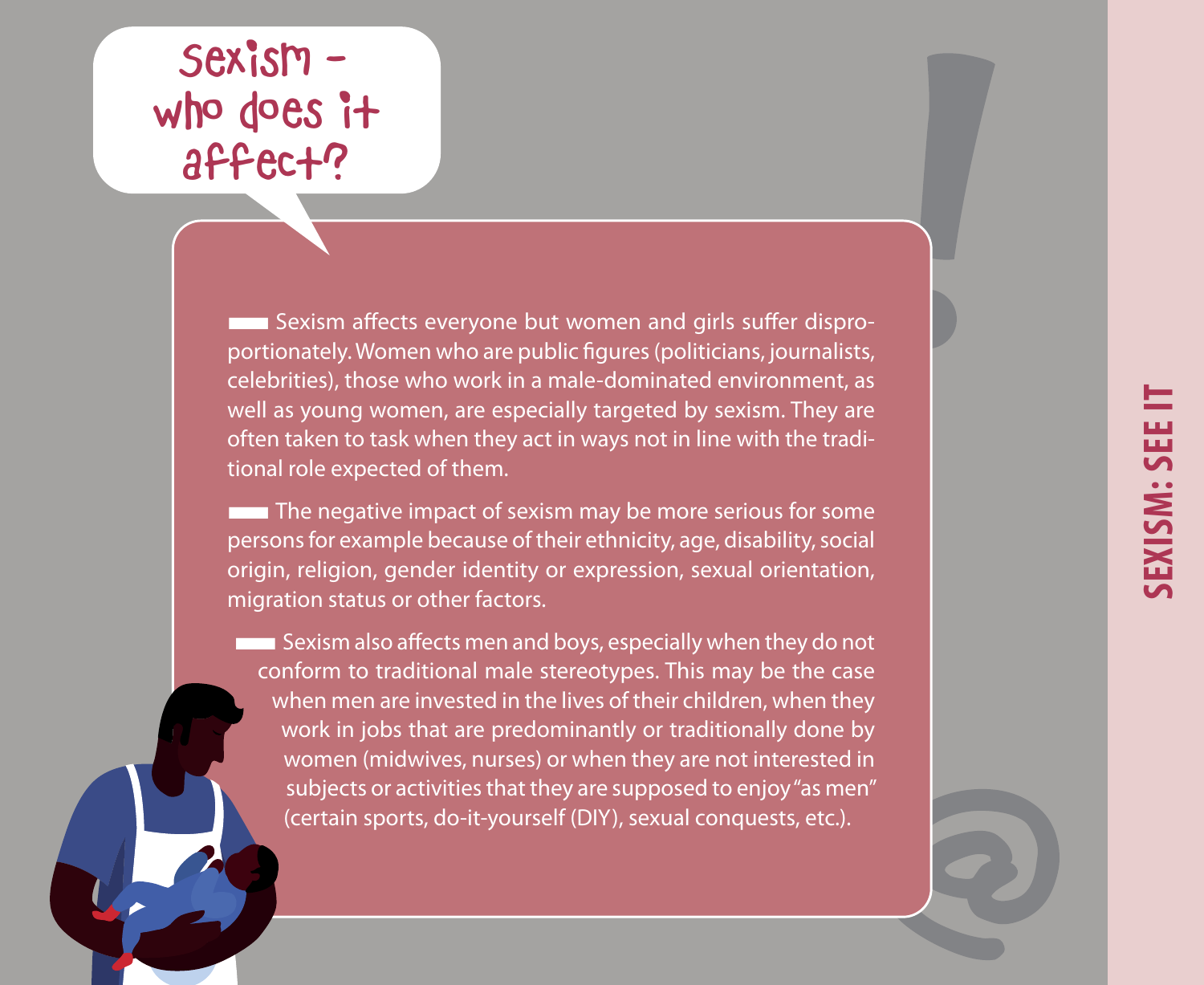

# Who is sexist?

In France, in 2018, 87% of victims of sexist acts were women and 91% of those accused were men. However, not all men are sexist, and they have an enormous responsibility in the fight against sexism! Similarly, some women also convey and perpetuate sexist stereotypes or practices. Very often, condemning sexism can mean exposing oneself to mockery or – worse – aggression, so we should not be quick to criticise those who are afraid to stand up to it.

**There is nothing natural about sexism, and therefore no one,** neither women nor men, is by nature sexist. On the other hand, we all need to revisit our own perceptions.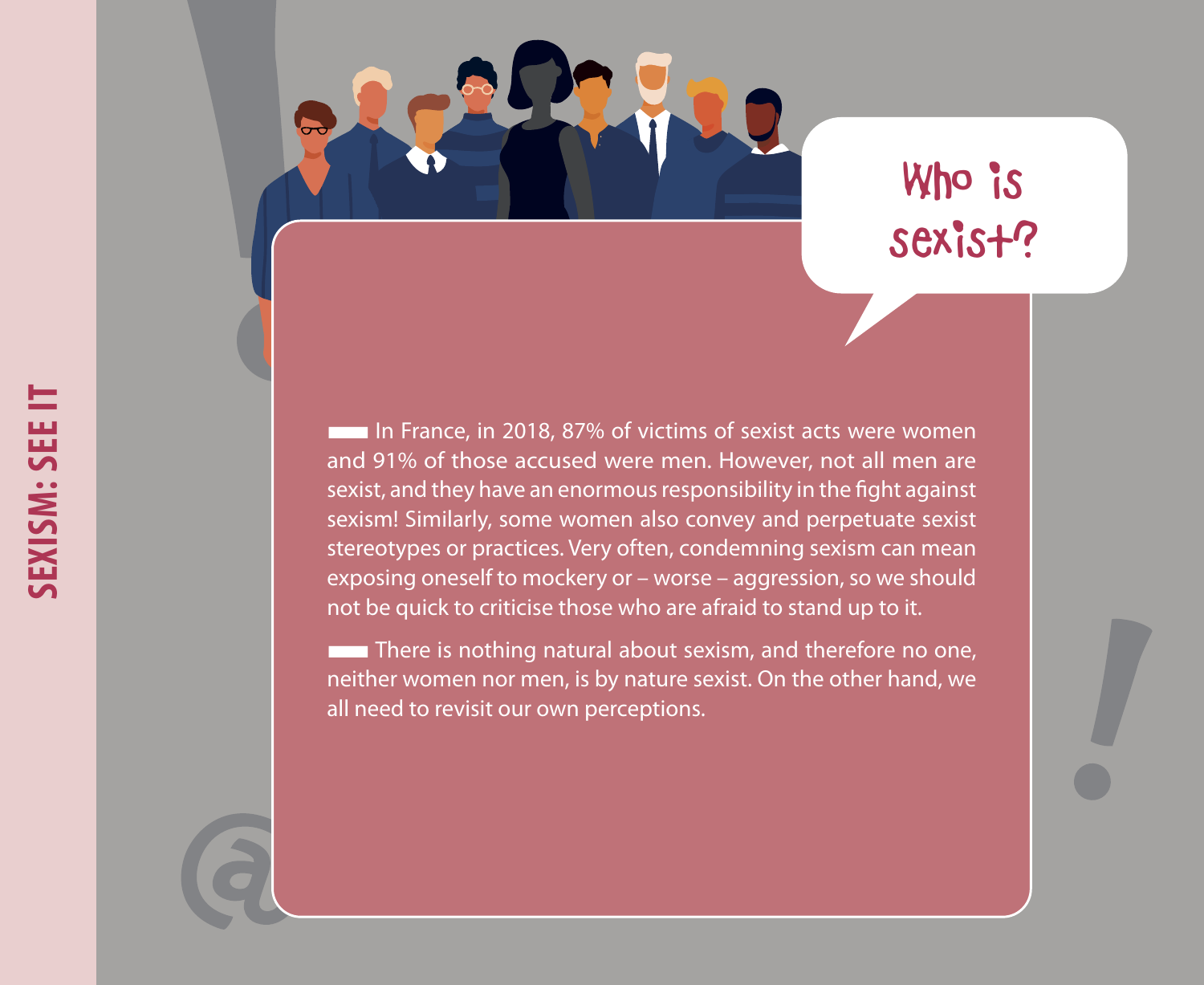# **Sexism in language and communications**

#### **Examples:**

**EXECUTE:** Using an image of a scantily dressed woman to advertise a car; using language which fails to include women when speaking to a mixed group of people; depicting only men in the visual communication of your company.

# **Why should it be addressed?**



■Sexist language and images reinforce sexist attitudes and behaviour. By giving or not visibility to certain people or roles, language or images often make women and the contribution they make to society invisible. The use of stereotypes traps women and men in certain character traits.

#### **How to prevent it?**

**EXECUTE:** Use inclusive language when addressing a mixed audience. Eliminate sexist expressions. Ensure that communication tools offer balanced and diverse images of women and men and/or challenge stereotypes. Produce handbooks on gendersensitive communication. Promote training and research in this field.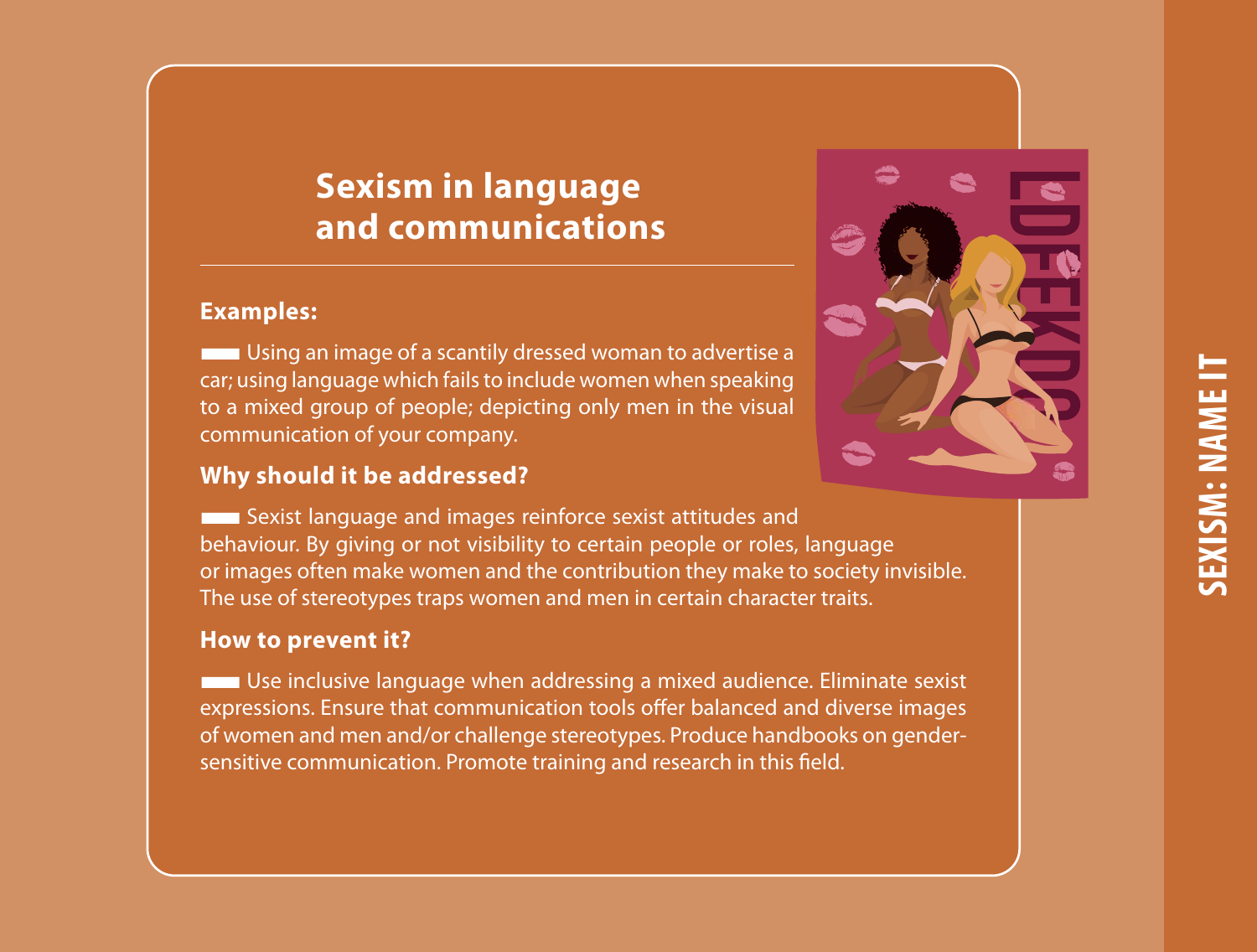# **Sexism in the media, internet and social media**

#### **Examples:**

■Articles focusing on the appearance of politicians who are women rather than on their ideas; a television programme presenting women only as witnesses or in stereotyped or sexualised roles and rarely as experts; internet apps that send certain job offers only to men because the algorithms are constructed in a biased way.

#### **Why should it be addressed?**

■Sexist messages in the media reinforce stereotypes, lock women and men into limited roles and cause real harm. They can lead some people, for example young women, women journalists or activists, to withdraw from social media in order to escape ridicule and insults.

**Fact:** Overall, almost 2 out of 3 female journalists interviewed said they had been threatened or bullied online at least once. Of these, about 40% said they avoided reporting on certain topics because of online harassment.

# **How to prevent it?**

**Legally define sexist hate speech (especially online) and make it a criminal offence.** Provide training in digital skills, including for young people and children. Set up specialised services providing advice on how to deal with online sexism. Train media and communication professionals. Refer sexist content to the media regulatory authorities.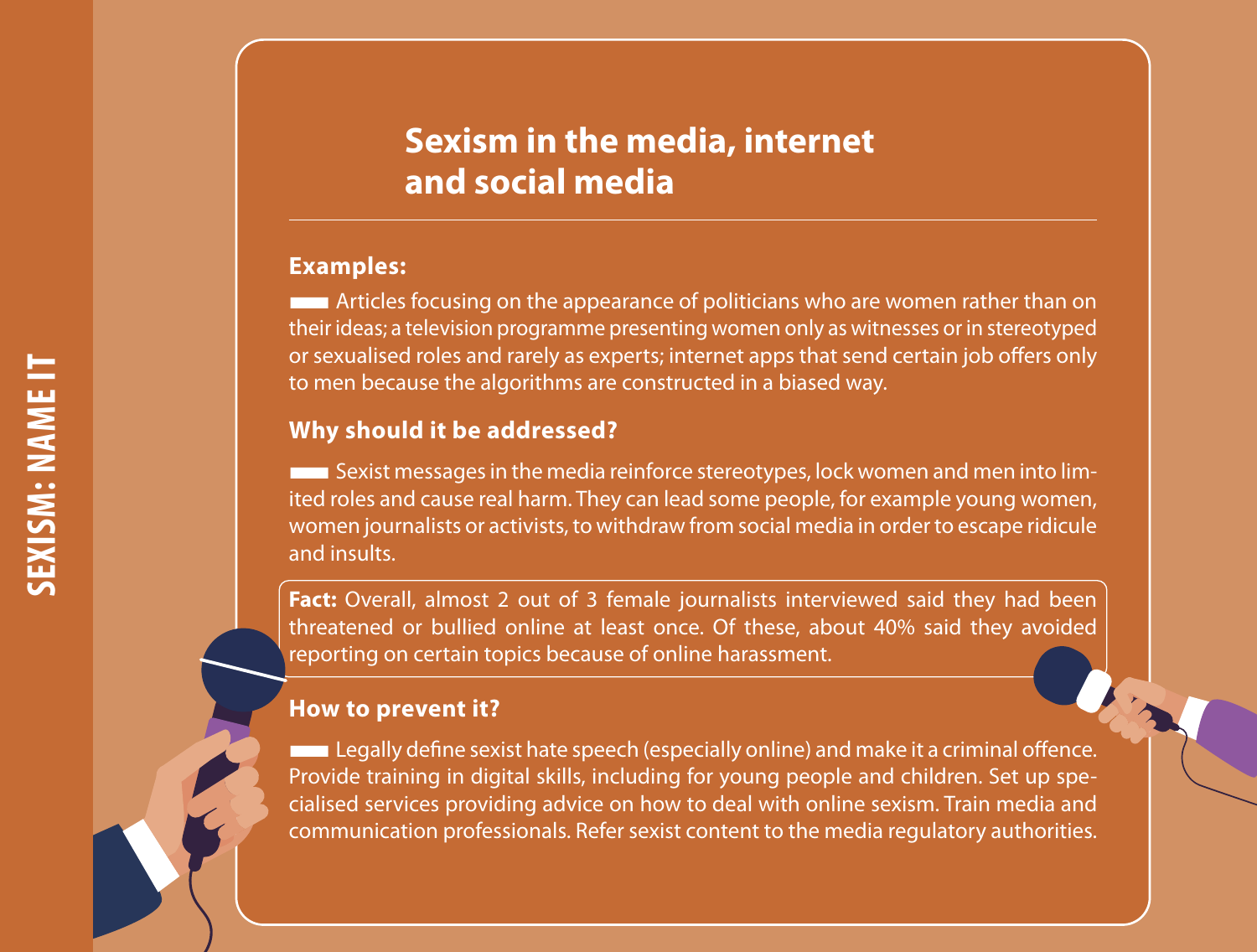# **SEXISM: NAME ITEXISM: NAME**

# **Sexism in the workplace**

**Examples: Brownles:** a man rather than a woman on the assumption that she lacks authority or may not always be available when required; lecturing women at a meeting on a subject they are familiar with; calling a colleague childish or overly familiar names; making pejorative comments about men who make career choices enabling them to become more involved in the life of their family.

**Why should it be addressed?** <br>**■■** Sexism at work creates an intimidating and oppressive atmosphere and is damaging to everyone's self-fulfilment. More generally, sexism leads to lower wages and fewer opportunities for those who are targeted by it.

#### **How to prevent it?**

**EXECUTE:** Revise labour law to include the fight against sexism. Identify and correct gender gaps in wages, bonuses or promotions. Establish complaint mechanisms, disciplinary measures and support services in case of sexist behaviour. Adopt and implement codes of conduct that define sexist behaviour and provide training to prevent it. Raise awareness in the workplace.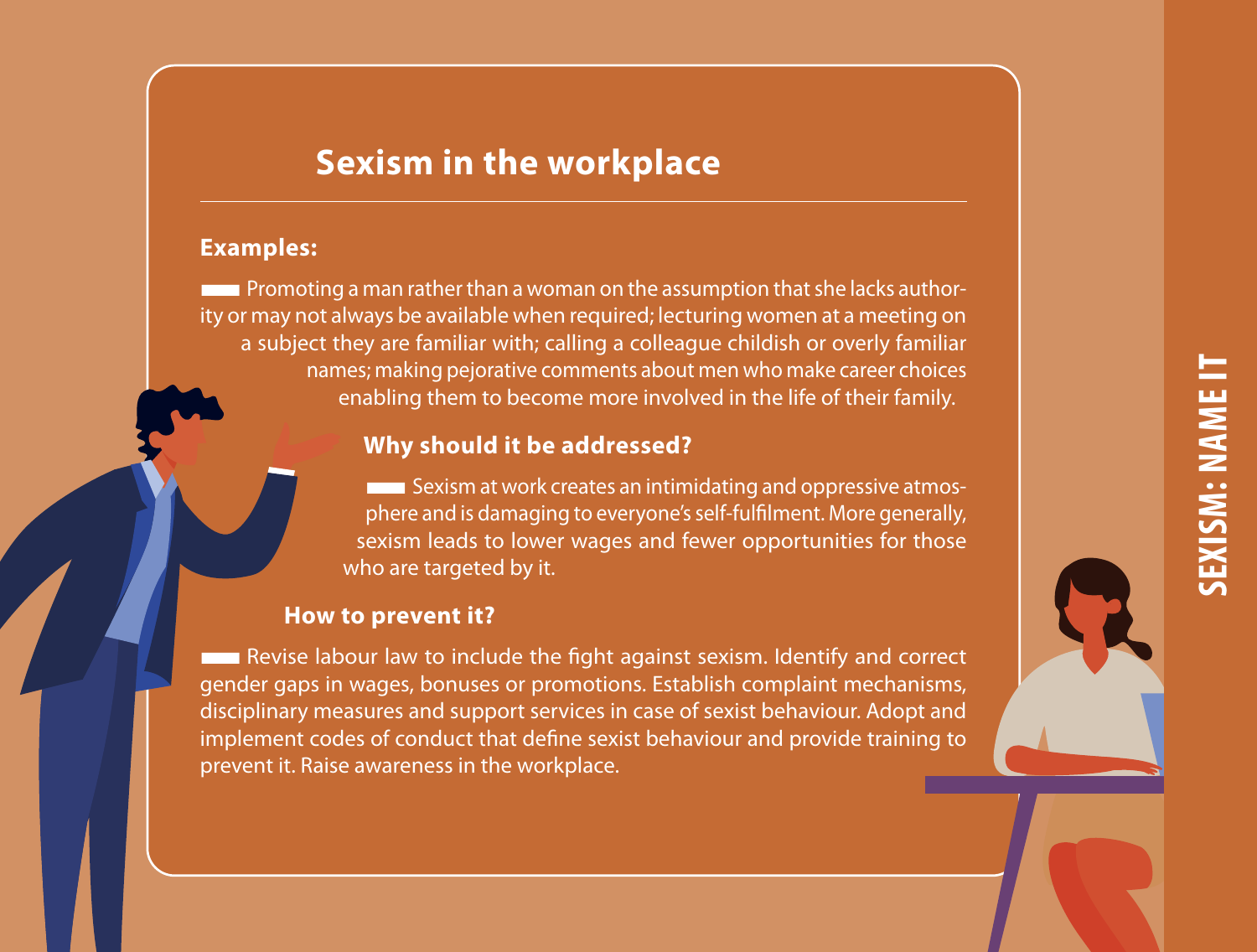# **Sexism in the public sector**

#### **Examples:**

Discouraging a woman from certain so-called "male" positions in a job centre/career advice centre; in the course of a hospital appointment, refusing to provide care, doubting what a woman says or disputing her symptoms; comments by public service staff about the sexual orientation or appearance of users; or comments about the appearance of women in the public space.

> **Fact:** 68% of women members of parliament have been the target of comments on their physical appearance or remarks based on gender stereotypes.

# **Why should it be addressed?**

**The public sector has a duty to set an example. Sexism undermines equal** access for those who use public services and the public space. It creates an oppressive environment, preventing mainly women from working there or participating fully in political and public life.

#### **How to prevent it?**

■Introduce legislation prohibiting sexism, codes of conduct, complaint mechanisms, disciplinary measures and support services. Train and raise awareness among staff, through the use of appropriate materials or posters in public areas. Include a clause on the fight against sexism in public procurement contracts. Encourage the participation of everyone in decision-making. Promote research and data collection.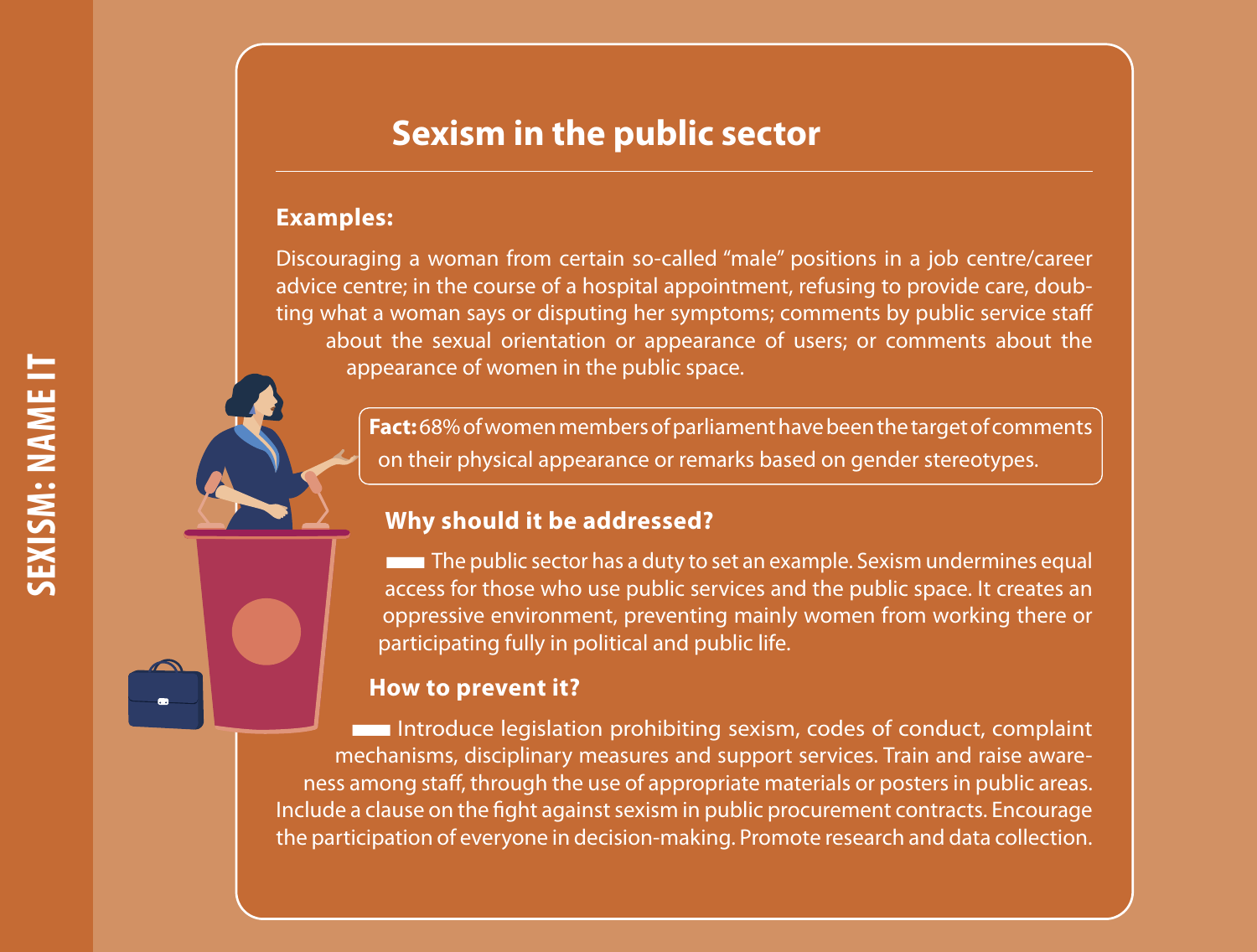# **Sexism in the justice sector**

#### **Examples:**

■A police officer who refuses to act on a complaint of domestic violence or who doubts the word of a woman filing a complaint; a judge who questions a complainant about their attire or sexuality rather than the facts; a professional association's governing body composed mainly of men; and the stereotype that a young rape victim who was drunk had been "asking for it".

**Fact:** In Europe, on average only 17.7% of police personnel are women. Yet police departments have to deal with women just as much as with men. Especially in cases of violence against women, victims sometimes prefer to talk to a female police officer.

# **Why should it be addressed?**

■Sexist prejudices and behaviour can lead victims not to report serious incidents, creating mistrust in the justice system. Also for example, sexism towards women who are lawyers or judges can drive them to leave the profession.

# **How to prevent it?**

■Make it easier to report sexist behaviour to the police. Implement policies on gender equality at work in the justice sector. Counter stereotypes through training and awareness-raising campaigns, and publicise and enforce national and international standards protecting women against violence, human trafficking, etc. Ensure that professionals base their judgment on the facts, the behaviour of the perpetrator and the context of the case rather than on the behaviour and appearance of the victim.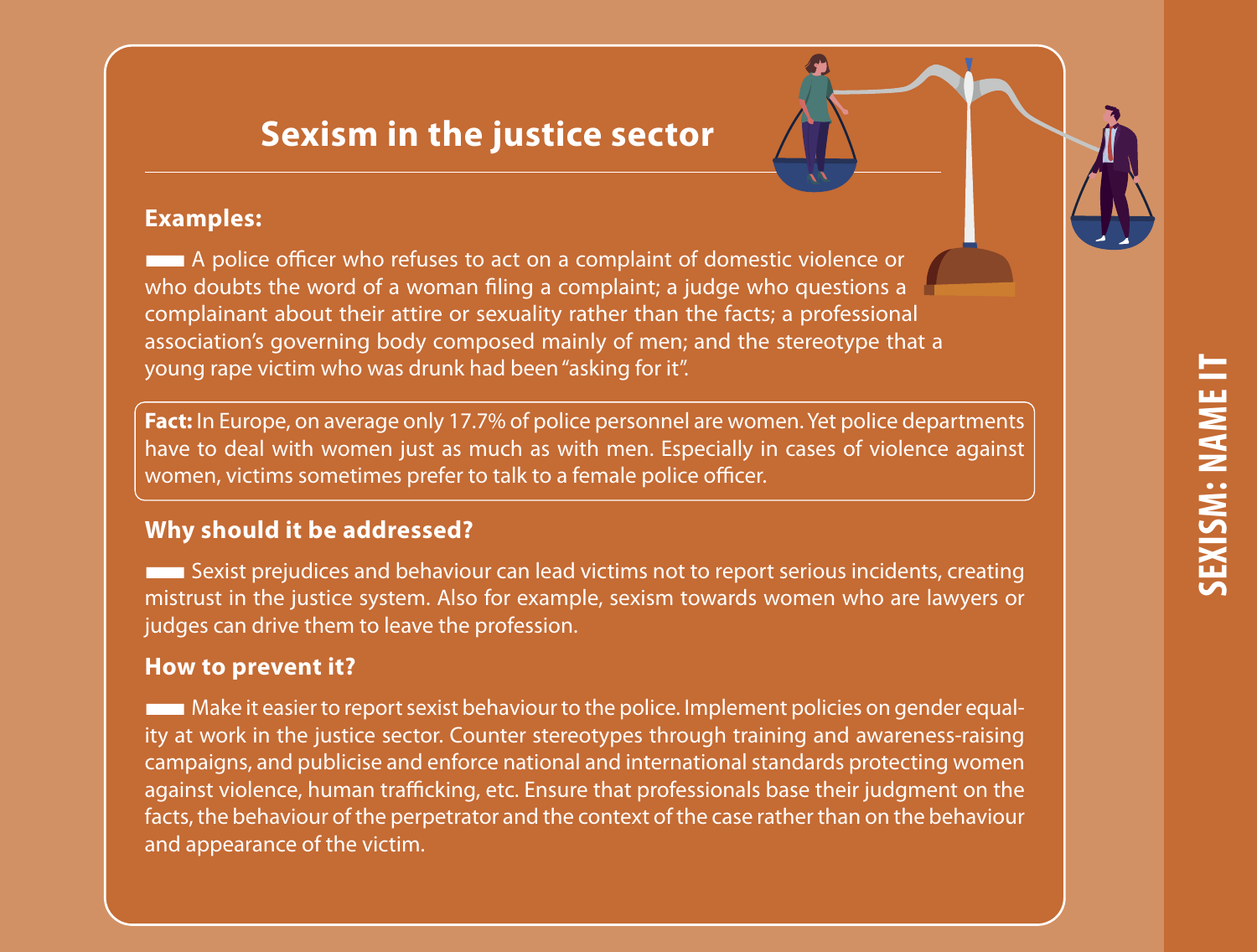# **Sexism in education**

#### **Examples:**

■(Unconsciously) biased or discriminatory practices by educational staff towards girls and boys; the perpetuation of stereotypes via teaching, textbooks or career guidance; the failure to punish comments about the appearance or sexuality of young people, or even bullying, including among pupils or students.

**Fact:** In the United Kingdom, 66% of girls aged 16 to 18 interviewed for a survey had been the target of or had witnessed sexist comments in school.

#### **Why should it be addressed?**

 $\blacksquare$  A climate of sexism – whether in educational material, in the behaviour of educational staff or among young people – has a negative impact on the performance of pupils and students and can limit their career and life choices. Schools should be role models in combating sexism and teaching equality.

# **How to prevent it?**

**IMPLEMENT IMPLEMENT IMPLEMENT IMPLEMENT IMPLIFERENT IMPLIFERENT IMPLIFERENT IMPLIFERENT IMPLIFERENT IMPLIFERENT** curricula and textbooks to eliminate sexism, to ensure the inclusion of women artists, scientists and policy makers, and that women and men are not portrayed in a stereotyped manner. Make complaint mechanisms available. Teach women's history, gender equality and provide sex education (including consent and personal boundaries). Train educational staff on how to combat prejudices and give them the appropriate means to do so (resources, good practices).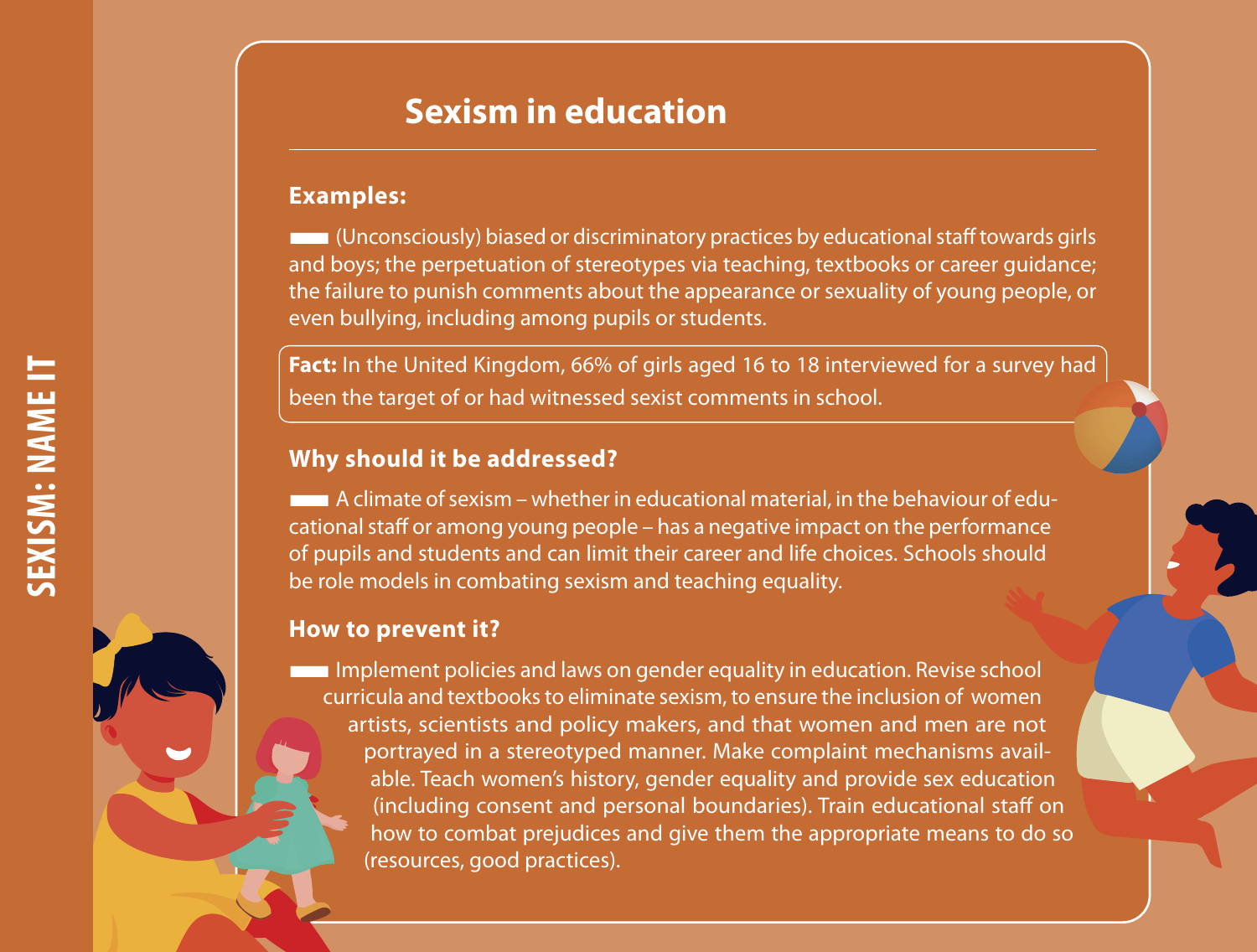**3**

# **Sexism in culture and sport**

#### **Examples:**

■Undervaluing sports practised mainly by women, by giving them less funding or media time, and making fun of men who practise a so-called "female" sport; in the media, asking sportswomen questions about their family life or filming them in sexually suggestive positions; making women's contribution to the history of art invisible in museums or in the major prizes awarded for works of art; failing to talk about harassment and bullying in art and sport.

**Fact:** For the Women's World Cup in 2019, \$30 million in bonuses were paid out to national teams. For the Men's World Cup in 2018, the amount was \$400 million, 13 times as much.

#### **Why should it be addressed?**

■Art, culture and sport play a key role in shaping gender attitudes and roles. The often stereotypical representations of women and men that are conveyed make it difficult for people to freely choose their leisure activities, to be able to express themselves through their performance or their talents. Sexism leads to lower income and fewer opportunities for those who experience it.

#### **How to prevent it?**

■Implement measures to mainstream gender equality into cultural and sports policies and the way they are financed (decision-making, grants, exhibitions, training, provision of facilities/spaces). Ensure better media coverage of sports or cultural activities practised by women. Adopt codes of conduct to prevent sexist behaviour. Introduce disciplinary measures. Do not encourage portrayals that trivialise or prettify violence against women.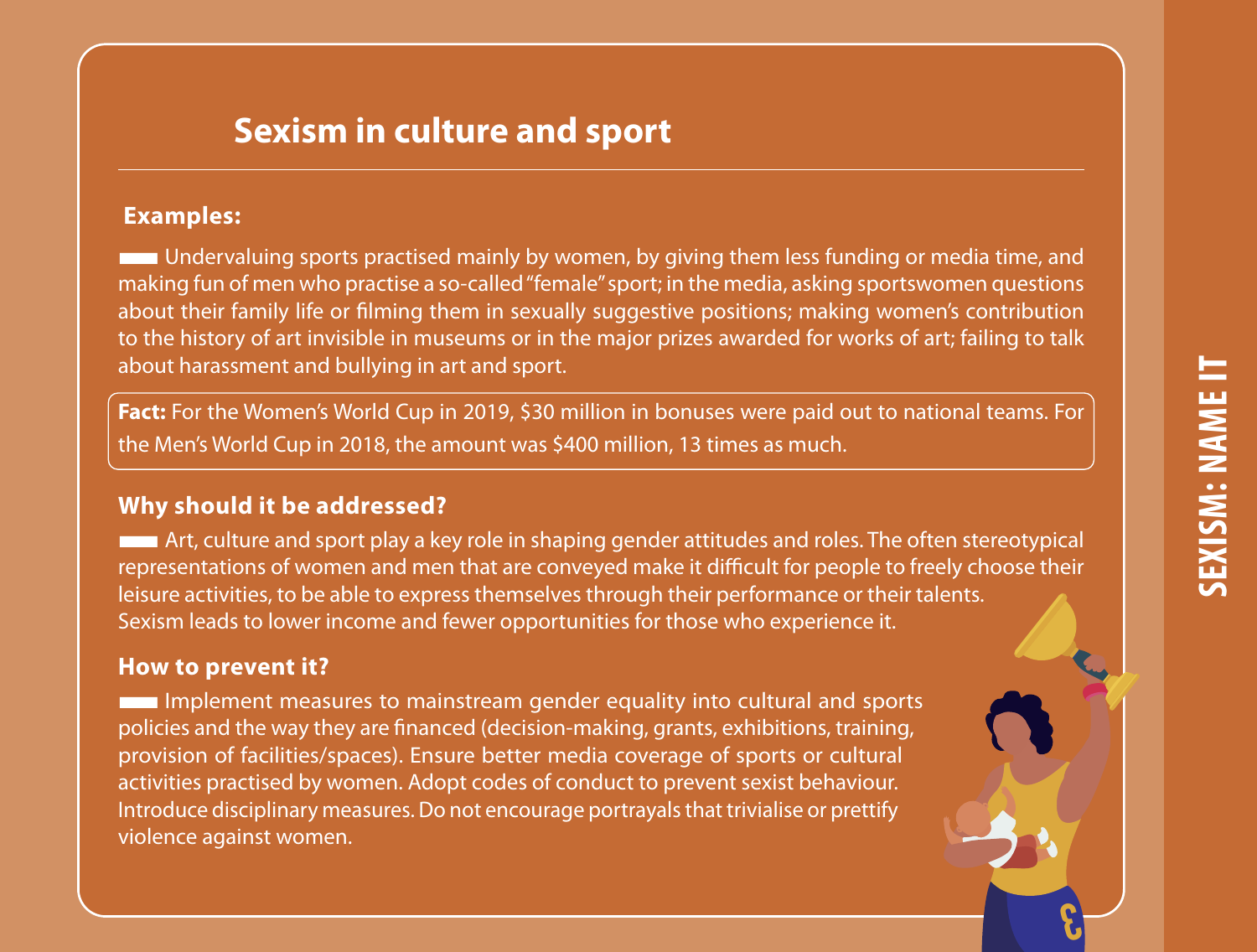# **Sexism in the private sphere**

#### **Examples:**

■The fact that in families, women bear the majority of the mental burden of parenting and housework, i.e. thinking ahead, planning and co-ordinating all these tasks; children's books or comics that feature stereotypical characters of girls and boys; allocation of certain colours of clothing and accessories for girls and others for boys.

**Fact:** In Europe, on average women spend 22 hours a week on family and domestic tasks, while men spend just 9 hours.

# **Why should it be addressed?**

■Unpaid work in the family has an impact on women's participation in the labour market, in decision-making and in leisure and social activities which directly affects their economic independence. The unequal division of labour and the assignment of "women's" or "men's" roles begins in childhood, through education, shaping people's character and influencing their choices throughout their lives, whether in education or in their professional and personal lives.

#### **How to prevent it?**

■Implement measures to achieve a better work-life balance for all (e.g. affordable and quality childcare, paid maternity, paternity and parental leave). Raise awareness and conduct research on the impact and sharing of unpaid work in families. Train staff working in the early childhood sector. Encourage boys and girls to help with household chores. Ensure that girls have the same space and freedom as boys to play and explore.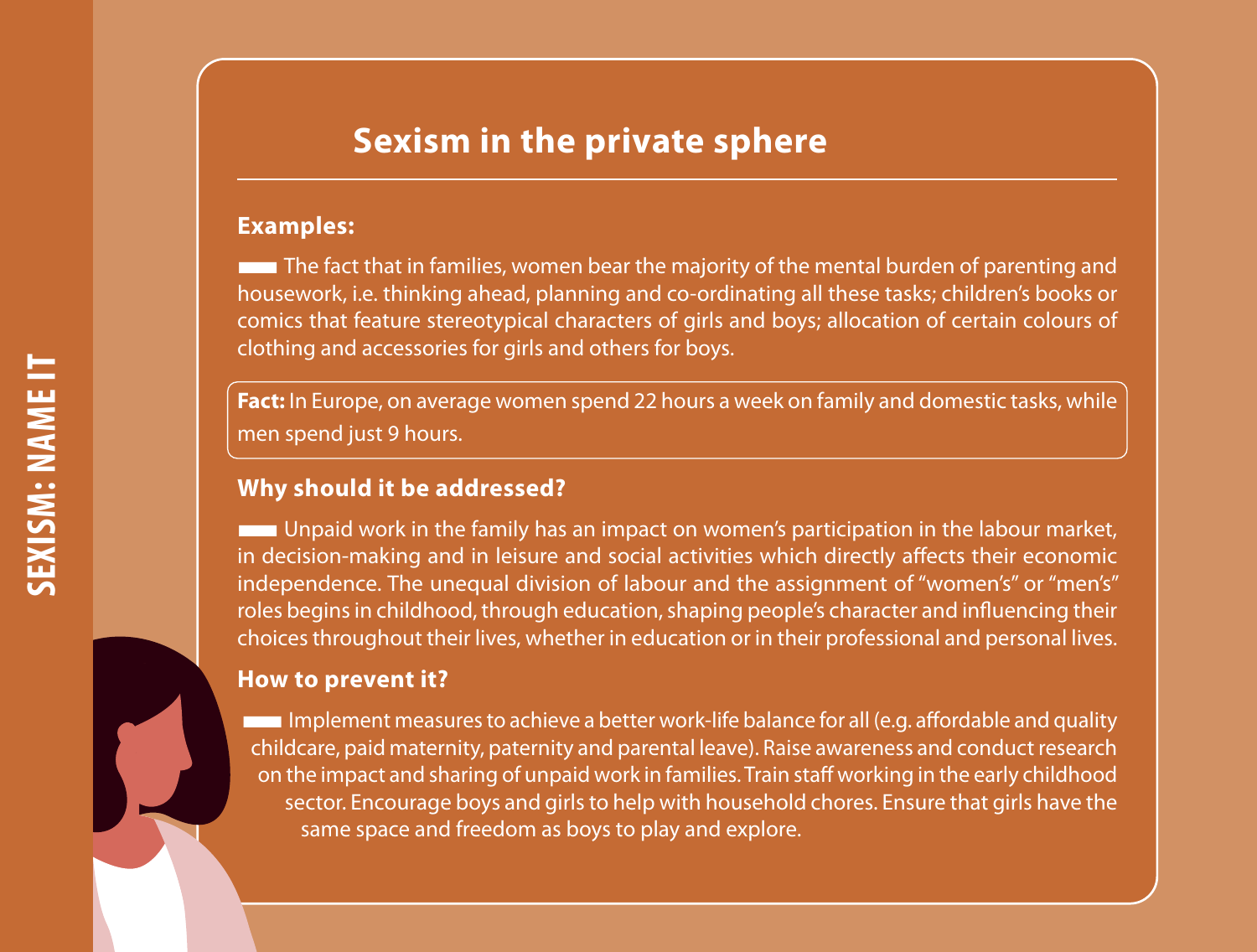# **Implementing the Council of Europe's recommendation**

The Council of Europe's suggestions for combating sexism are addressed first and foremost to the Organisation's 46 member states. But they can also be implemented by companies, associations, local authorities, educational establishments and all types of organisations. Here are a few ideas for steps that could be taken:

- ■Put in place internal procedures for reporting sexist acts, punishing perpetrators and supporting victims.
- **THE DRAW UP and apply codes of conduct or quidelines on sexism, tailored to the specific** context.
- ■Run training courses and awareness-raising campaigns, and produce information kits for staff, service providers and partners.
- **Ensure that the language and communication used within organisations is inclusive and** non-sexist, drawing on available resources.
- ■Work in partnership with civil society organisations, including women's and/or feminist organisations, to identify and share good practices, training and tools on preventing and combating sexism.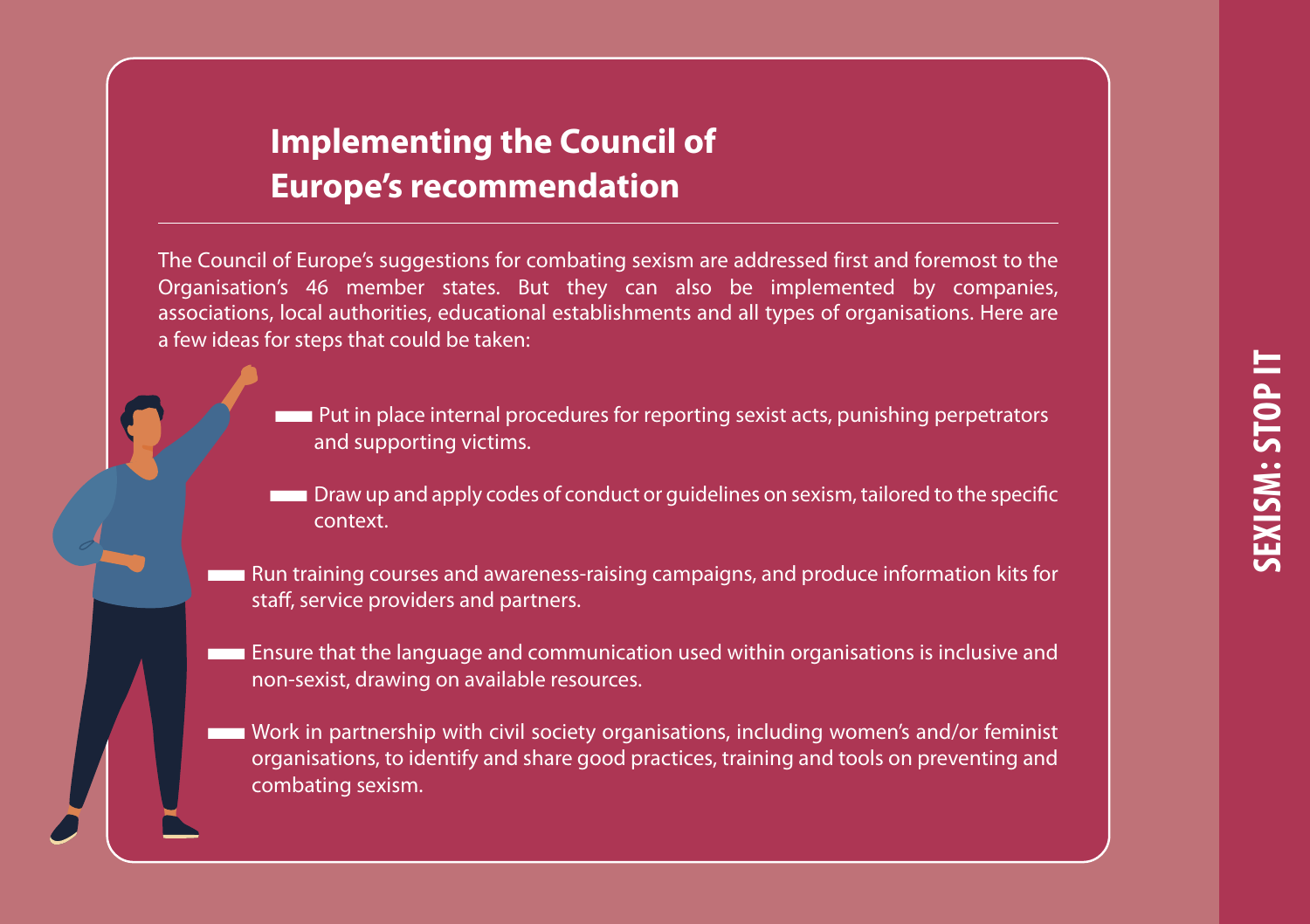# **Promote the campaign**

■Find the full text of the Recommendation on preventing and combating sexism on the Council of Europe website: https://www.coe.int/en/web/genderequality/combating-and-preventing-sexism

■Visit the campaign page: https://www.coe.int/en/web/human-rights-channel/stop-sexism

**EXTERNAL Promote the campaign and the quiz on social media.** 

# **Definitions for a better understanding of sexism**

**Sexism** "Any act, gesture, visual representation, spoken or written words, practice or behaviour based upon the idea that a person or a group of persons is inferior because of their sex, which occurs in the public or private sphere, whether online or offline, with the purpose or effect of:

**EXECUTE:** violating the inherent dignity or rights of a person or a group of persons; or

**Figure 1** resulting in physical, sexual, psychological or socio-economic harm or suffering to a person or a group of persons; or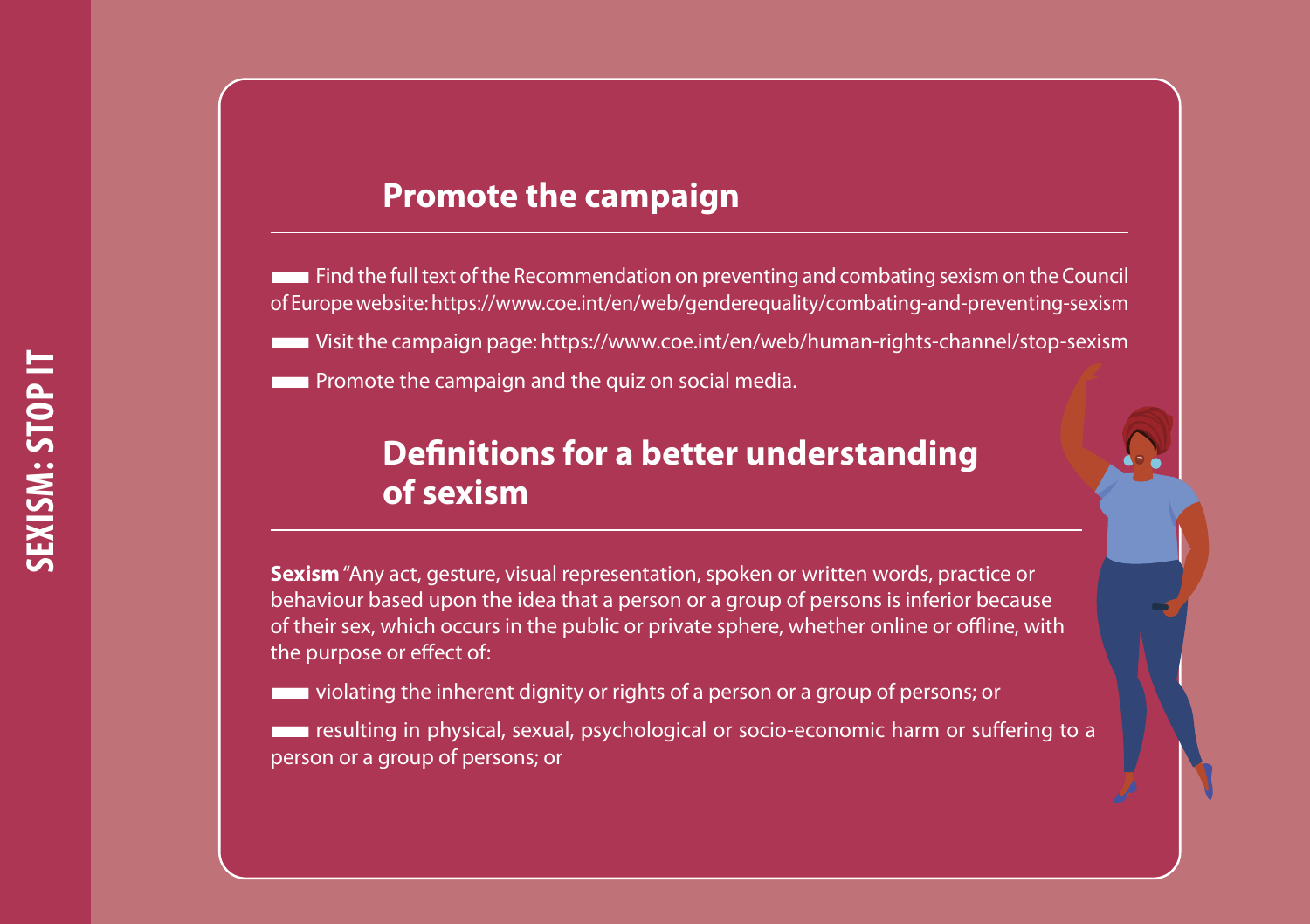■creating an intimidating, hostile, degrading, humiliating or offensive environment; or ■constituting a barrier to the autonomy and full realisation of human rights by a person or a group of persons; or

**EXECUTE:** maintaining and reinforcing gender stereotypes."

*(Recommendation CM/Rec(2019)1 of the Committee of Ministers to member states on preventing and combating sexism)*

**Gender stereotypes** are "preconceived social and cultural patterns or ideas whereby women and men are assigned characteristics and roles determined and limited by their sex. Gender stereotyping presents a serious obstacle to the achievement of real gender equality and feeds into gender discrimination. Such stereotyping can limit the development of the natural talents and abilities of girls and boys, women and men, their educational and professional preferences and experiences, as well as life opportunities in general."

*(Council of Europe Gender Equality Strategy 2018-2023)*